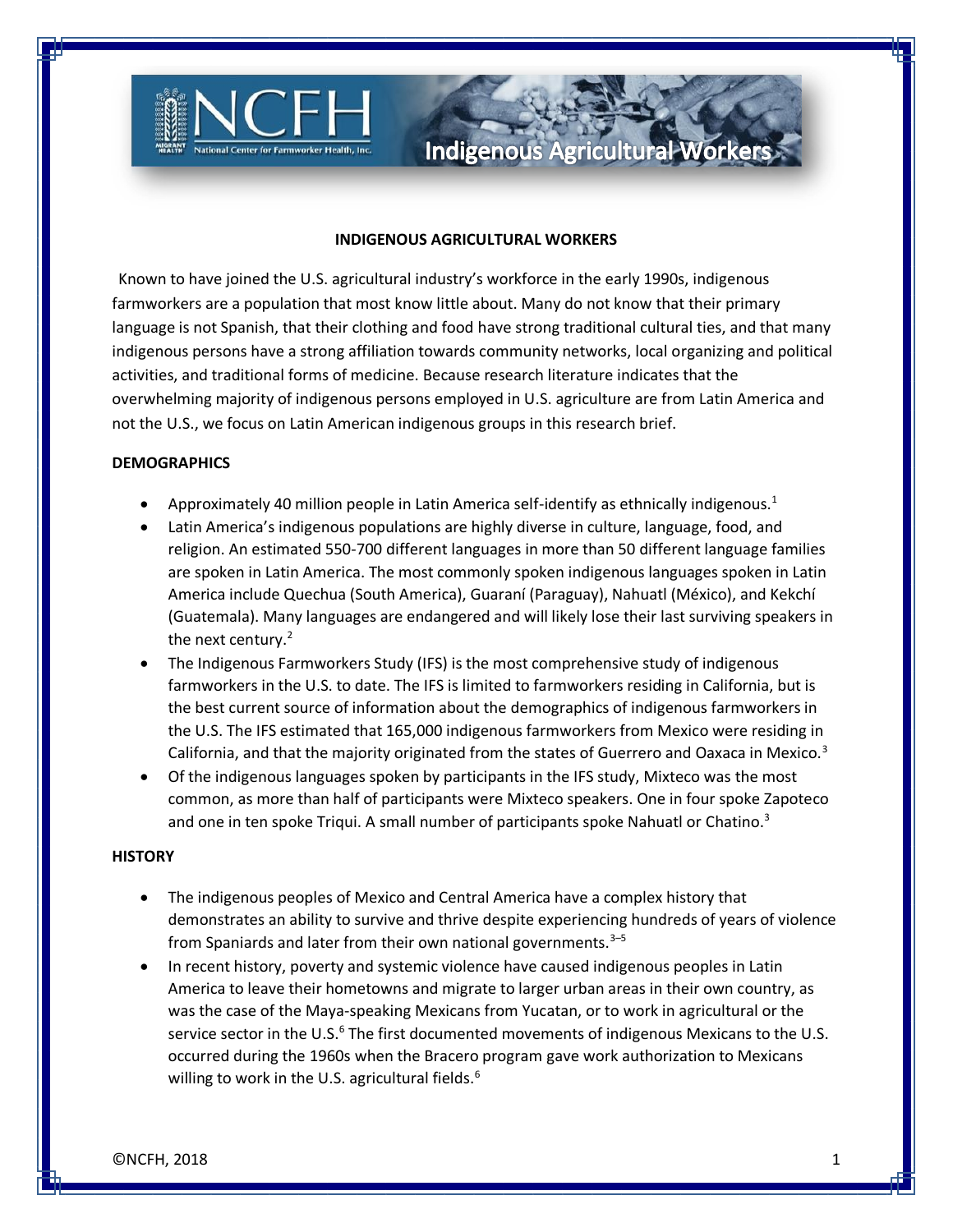- In the 1970s and 1980s, thousands of Guatemalan indigenous persons fled to Mexico and later to the U.S. during the brutal civil war because the military considered indigenous Mayans as threats to the state and executed systematic acts of genocide in indigenous communities.<sup>5</sup>
- Latin American indigenous peoples have created multiple notorious political movements to advocate for greater access to health care, education, economic opportunities, rights to land, and recognition of their languages and traditions.<sup>7,8</sup> One of the most well-known movements is the Ejército Zapatista de Liberación Nacional (EZLN), a political group of indigenous residents of Chiapas, Mexico that has pushed for bilingual education, local autonomy and basic human rights for indigenous peoples in Mexico. $9,10$

## **HOMETOWN NETWORKS**

- Hometown networks are an important aspect of the culture of indigenous people living in the U.S. Many indigenous persons from Mexico and Central America were part of close-knit rural communities in their home country, and these close ties often follow people as they migrate to the U.S. Hometown networks are essentially groups of people from the same region in the sending country who share resources, advice, traditions, and other forms of support.<sup>11</sup>
- The IFS in California documented nine hometown networks of indigenous farmworkers residing in the U.S. Some of the hometown networks were well-established, as male members had resided in the U.S. for decades and had brought their wives and children to live in the U.S. Newer, less-established hometown networks consisted of younger males who more recently left Mexico for work in the U.S. $<sup>11</sup>$ </sup>

# **WORKING CONDITIONS**

- Working conditions for indigenous farmworkers in the U.S. is poorly documented, but the little research that does exist indicates that indigenous farmworkers face the same abuses and challenges of other farmworkers, if not more so. Non-Spanish speaking indigenous persons may be more isolated and face greater barriers to filing complaints about workplace safety or labor rights abuses, and persons who physically appear indigenous may face discrimination from nonindigenous Latinos and from Anglo Americans.<sup>1,12</sup>
- The medical anthropologist Dr. Seth Holmes provides one of the most extensive accounts published about the working conditions for indigenous farmworkers in the U.S. In his book *Fresh Fruit, Broken Bodies*, he describes extreme poverty, extremely physically demanding labor, and frequent exposure to pesticides and other occupational hazards for indigenous farmworkers.<sup>13</sup>
- Research conducted with indigenous farmworker women in Oregon found that sexual harassment at work was commonplace, and women frequently did not report it, either because they did not know how to report or out of fear of retaliation.<sup>14</sup> Single mothers reportedly experienced greater levels of sexual harassment, generally from men in supervisory positions, as they were more vulnerable and could not afford to lose work.

# **DISCRIMINATION**

Latin America has the worst income inequality in the world, and indigenous populations are generally concentrated in the lowest social strata throughout Latin America. Social discrimination is strong, but little public policy has been produced to address widespread discrimination and disparities experienced by indigenous and Black Latin Americans.<sup>15</sup>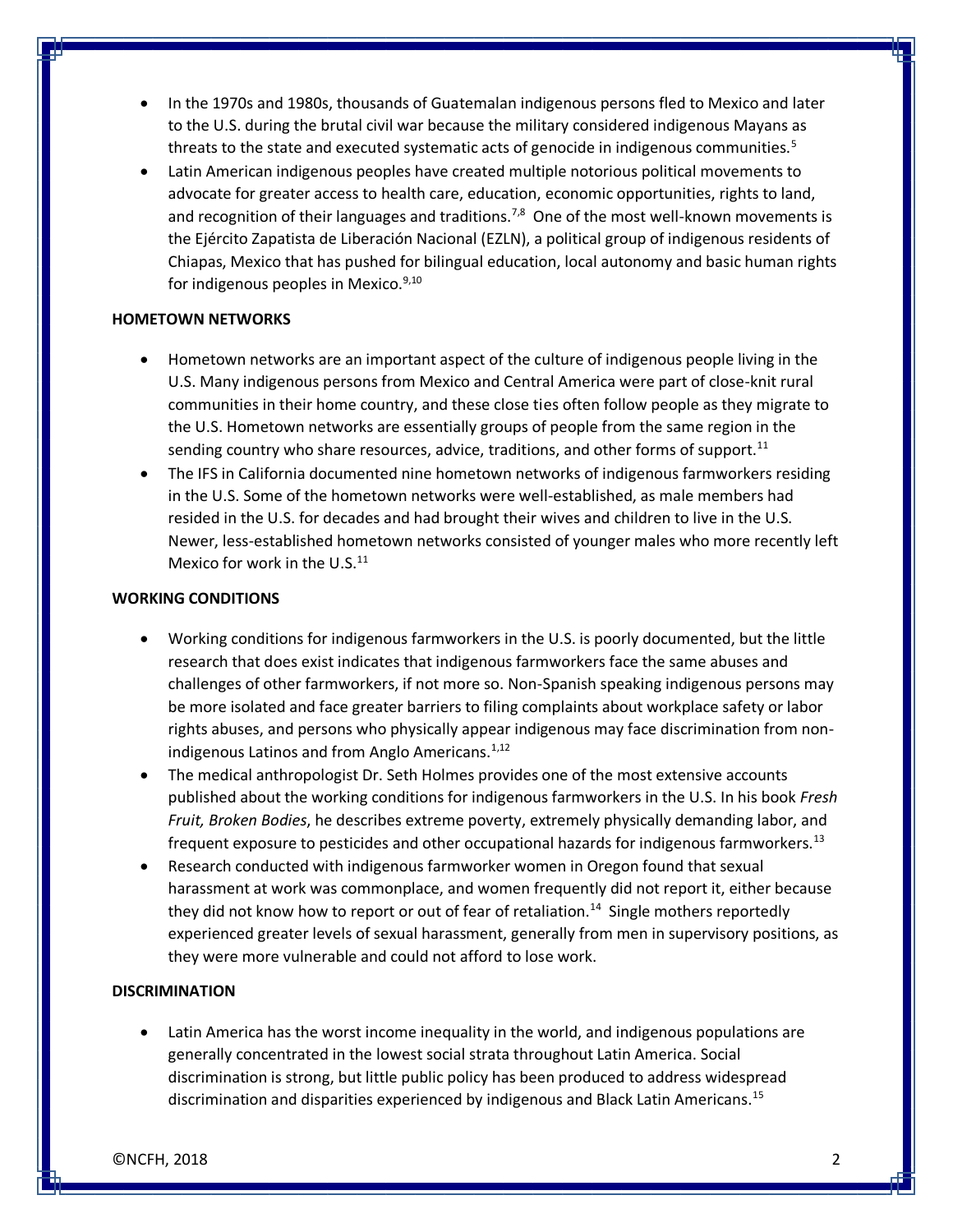• Indigenous persons experience discrimination in both their home countries and in the U.S. due to skin tone, language, cultural practices, and body type. $16,17$ 

## **HEALTH IN LATIN AMERICA**

- In Latin America, ethnicity, skin tone, socio-economic status and discrimination are all deeply interwoven. Researchers investigating the relationships between an indigenous ethnicity and self-reported health found that persons who identified as indigenous reported the worst health status of all groups, which included both non-indigenous White and Black Latinos.<sup>1</sup>
- Health inequities among indigenous peoples throughout Latin America are well-documented. Maternal health outcomes are generally substantially worse among indigenous women compared to non-indigenous women, and both infant and maternal mortality rates are greater among indigenous women. In Mexico, indigenous women are five times more likely to die in childbirth than non-indigenous women.<sup>18</sup> Reasons for this are complex, and include high rates of poverty and malnutrition, rural isolation, and limited access to health care facilities.<sup>19</sup>
- Indigenous children in Mexico and Guatemala have been found to experience much higher rates of infant and childhood mortality and stunting & malnutrition.<sup>18,20</sup> In Brazil, indigenous children were found to have high rates of malnutrition, diarrheal illnesses and respiratory infections, both common causes of childhood mortality.<sup>21,22</sup>

# **HEALTH IN THE U.S.**

- Indigenous immigrants in the U.S. face multiple barriers to accessing high-quality health services. This issue is particularly acute for female indigenous immigrants, and language barriers, a lack of health insurance, and different cultural perceptions of health and disease may make accessing health care difficult.<sup>12,23</sup>
- Ethnographic research found that the perceptions of U.S. medical professionals was often inhibitive to the provision of culturally-sensitive and high-quality medical care to indigenous farmworkers, rather than the perceptions of indigenous patients.<sup>24</sup>
- The IFS found that only 9% of indigenous farmworker participants had health insurance coverage, substantially lower than the 31% of non-indigenous Latino farmworkers who have health insurance coverage. $3$
- A survey of nearly 1,000 indigenous persons in California found that only 57% of adults reported that they had access to health care services, although 90% of participants reported that their children had access to health care services.<sup>18</sup>
- More than half (59%) of indigenous persons in Ventura County, California reported that their family did not have enough food, and 48% reported difficulties in gaining adequate housing.<sup>25</sup>
- In the U.S., research has found that indigenous persons, especially indigenous women, experience poorer mental health and higher stress levels than non-indigenous Latinos. Higher stress levels were found to decline with higher education levels, better literacy, and increased time in the U.S. for indigenous persons.  $26$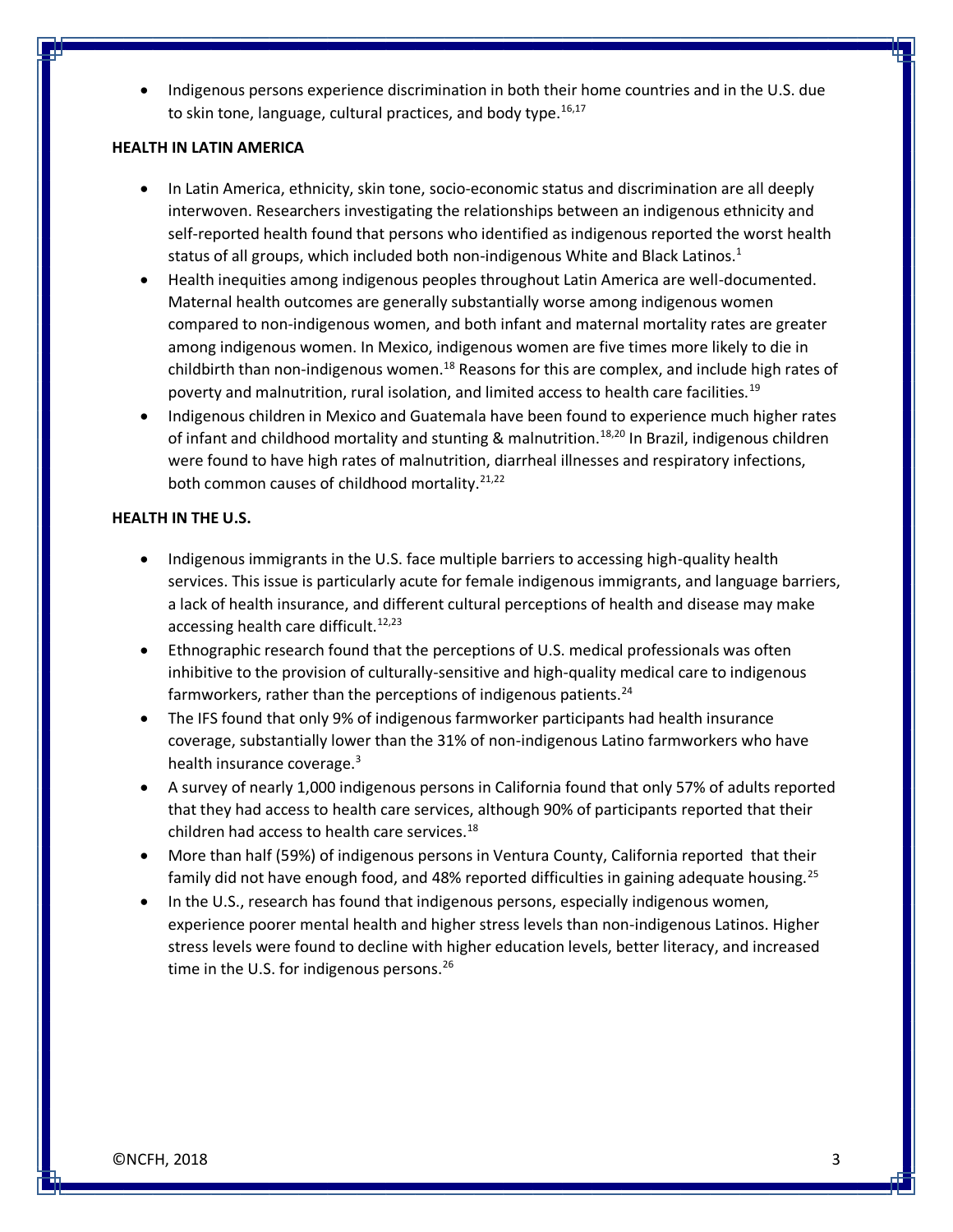#### **REFERENCES**

 1. Perreira, K. M. & Telles, E. E. The Color of Health: Skin Color, Ethnoracial Classification, and Discrimination in the Health of Latin Americans. *Soc. Sci. Med. 1982* **0,** 241–250 (2014).

2. AILLA: The Indigenous Languages of Latin America. Available at: http://www.ailla.utexas.org/site/lg\_about.html. (Accessed: 7th March 2017)

3. Mines, R., Nichols, S. & Runsten, D. California's indigenous farmworkers. *Final Rep. Tof Indig. Farmworker Study Califonria Endow.* (2010).

4. Muñoz, M. L. O. Indigenous Mobilizations and the Mexican Government during the 20th Century. (2016). doi:10.1093/acrefore/9780199366439.013.30

5. Guatemalan Migration in Times of Civil War and Post-War Challenges. *migrationpolicy.org* (2013). Available at: http://www.migrationpolicy.org/article/guatemalan-migration-times-civil-war-and-post-war-challenges. (Accessed: 9th March 2017)

6. Hidden in Plain Sight: Indigenous Migrants, Their Movements, and Their Challenges. *migrationpolicy.org* (2010). Available at: http://www.migrationpolicy.org/article/hidden-plain-sight-indigenous-migrants-their-movements-and-theirchallenges. (Accessed: 9th March 2017)

7. Langer, E. D. *Contemporary Indigenous Movements in Latin America*. (Rowman & Littlefield Publishers, 2003).

8. Stavenhagen, R. in *Multiculturalism in Latin America* (ed. Sieder, R.) 24–44 (Palgrave Macmillan UK, 2002). doi:10.1057/9781403937827\_2

9. Vergara-Camus, L. Globalización, tierra, resistencia y autonomía: el EZLN y el MST. *Rev. Mex. Sociol.* **73,** 387–414 (2011).

10. JUNG, C. The Politics of Indigenous Identity: Neoliberalism, Cultural Rights, and the Mexican Zapatistas. *Soc. Res.* **70,** 433–462 (2003).

11. Hometown Networks. Available at: http://www.indigenousfarmworkers.org/hometown\_networks.shtml. (Accessed: 9th March 2017)

12. Lee, J., Donlan, W., Cardoso, E. E. O. & Paz, J. J. Cultural and Social Determinants of Health among Indigenous Mexican Migrants in the United States. *Soc. Work Public Health* **28,** 607–618 (2013).

13. Holmes S. A. & Bourgois, P. *Fresh Fruit, Broken Bodies: Migrant Farmworkers in the United States*. University of California Press, 2013. www.jstor.org/stable/10.1525/j.ctt7zw45x.

14. Murphy, J., Samples, J., Morales, M. & Shadbeh, N. 'They talk like that, but we keep working': Sexual harassment and sexual assault experiences among Mexican Indigenous farmworker women in Oregon. *J. Immigr. Minor. Health Cent. Minor. Public Health* **17,** 1834–1839 (2015).

15. Telles, E. & Bailey, S. Understanding Latin American Beliefs about Racial Inequality. *Am. J. Sociol.* **118,** 1559–1595 (2013).

16. Villarreal, A. Stratification by Skin Color in Contemporary Mexico. *Am. Sociol. Rev.* **75,** 652–678 (2010).

17. Chavez-Dueñas, N. Y., Adames, H. Y. & Organista, K. C. Skin-Color Prejudice and Within-Group Racial Discrimination: Historical and Current Impact on Latino/a Populations. *Hisp. J. Behav. Sci.* **36,** 3–26 (2014).

18. Servan-Mori, E., Torres-Pereda, P., Orozco, E. & Sosa-Rubí, S. G. An explanatory analysis of economic and health inequality changes among Mexican indigenous people, 2000-2010. *Int. J. Equity Health* **13,** 21 (2014).

19. Chopel, A. M. Reproductive health in indigenous Chihuahua: giving birth 'alone like the goat'. *Ethn. Health* **19,** 270– 296 (2014).

©NCFH, 2018 4